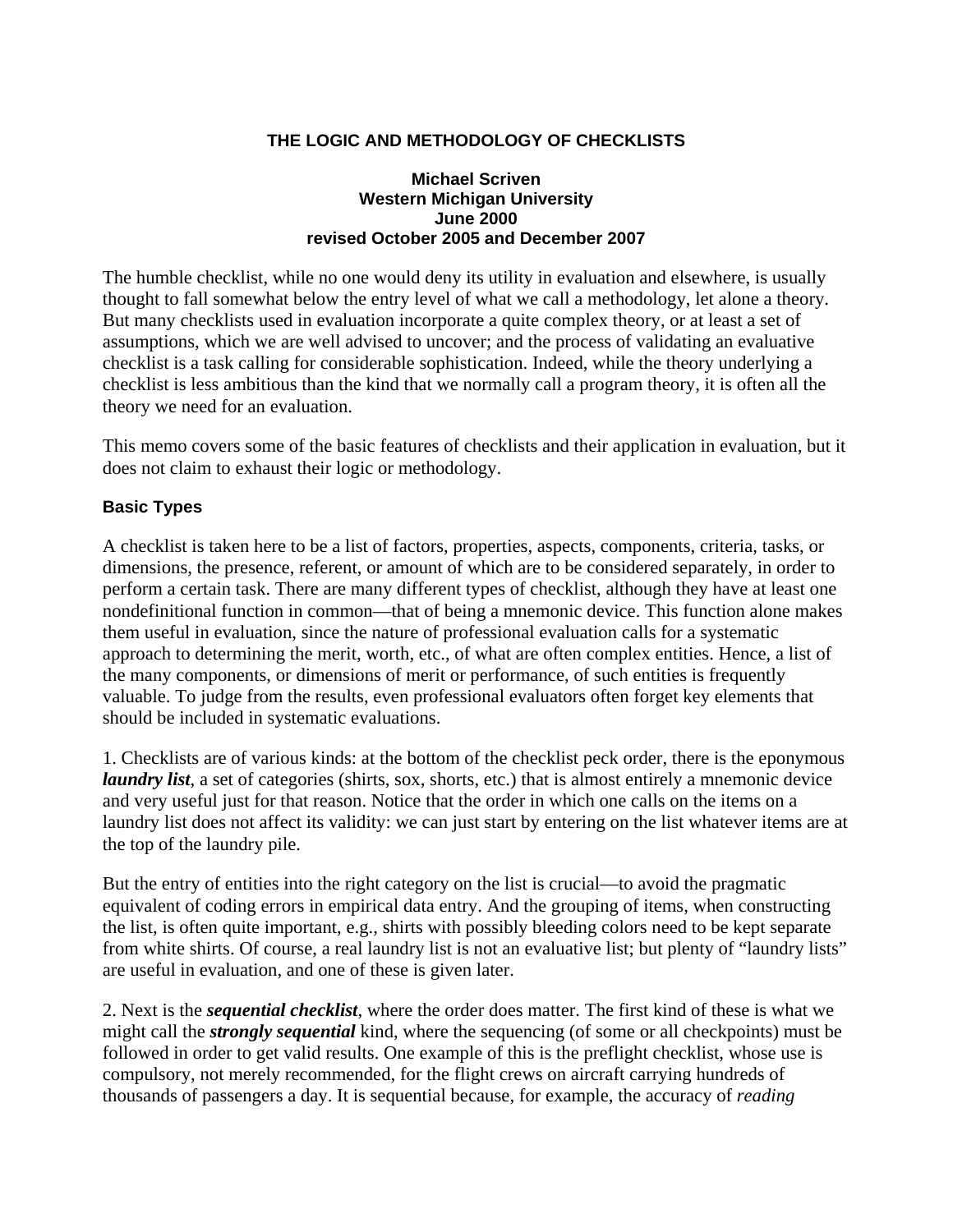instrument A depends on whether or not the *setting* on instrument A has been zeroed, so one must do the setting before the reading. The use of the preflight checklist is evaluative because it is designed to provide support for the evaluative conclusion that the plane is (in certain crucial respects) in good enough condition to fly safely: (almost) every checkpoint on the list is a necessary condition for safe operation. Many sequential checklists, however, are not intrinsically evaluative, although they might be used in the course of an evaluation. Flowcharts often imply one or more sequential checklists, but they are often a better way to represent complex inference chains that involve extensive conditionals (i.e., "if-then" statements) as well as sequences.

3. A *weakly sequential checklist* is one where the order is of some importance, but for psychological or efficiency reasons rather than from logical or physical necessity. Example: In the early days of the development of *The Program Evaluation Standards*, Dan Stufflebeam recalls Lee Cronbach making a strong argument that the first group of these standards should not be the Accuracy ones that were the obvious candidates, but the Utility ones, because—as Cronbach saw it—people were getting tired of evaluations that might be accurate but showed every sign of being, and usually turned out to be, useless. Convince them that evaluations were going to be useful, he argued, and you would get their attention when you turned to matters such as accuracy. Efficiency considerations can also suggest a certain ordering within a checklist. For example, if experience reveals that a required level of performance on a particular dimension of merit—perhaps a certain minimum productivity figure—is the one most commonly failed by candidates in a recurrent competition, efficiency suggests putting it first in the order, since that will eliminate the need to spend time and possibly other resources checking out the performance on other criteria of those candidates that flunk this requirement. Again, this will be a weakly ordered (sequential) checklist.<sup>1</sup>

4. An *iterative checklist* is sequential, in whole or part, but requires—or may require—multiple passes in order to reach a stable reading on each checkpoint. The Key Evaluation Checklist (KEC), one of those provided at The Evaluation Center's Checklists Web site, $\frac{2}{3}$  is iterative. It's sequential when used for evaluating a program, because it places the Cost checkpoint ahead of the Comparisons checkpoint; until one has determined the cost of something, it's hard to determine what alternatives to it should be considered. But, after going further down the checklist, one may be led to think of still further alternatives for the comparison group. This does no harm. In contrast with the situation in the strongly sequential preflight checklist, one can still correct the tentative conclusions on the Comparisons checkpoint. Hence, the KEC is not strongly, but weakly sequential, and it's iterative because one typically goes through it more than once.

5. Another type of checklist, one that is sometimes but not always sequential, is based on flowcharts. This is the *diagnostic checklist* that is used—for example— by taxonomists, mechanics, and toxicologists. It typically supports a classificatory kind of conclusion—one that may be descriptive or evaluative. It may be evaluative because the checklist is explicitly evaluative,

1

 $1$ . This point is applied to evaluations using the Fire at the Horses First rule, covered under that heading in *Evaluation Thesaurus* (Scriven, 1991).

<sup>2</sup> At evaluation.wmich.edu/checklists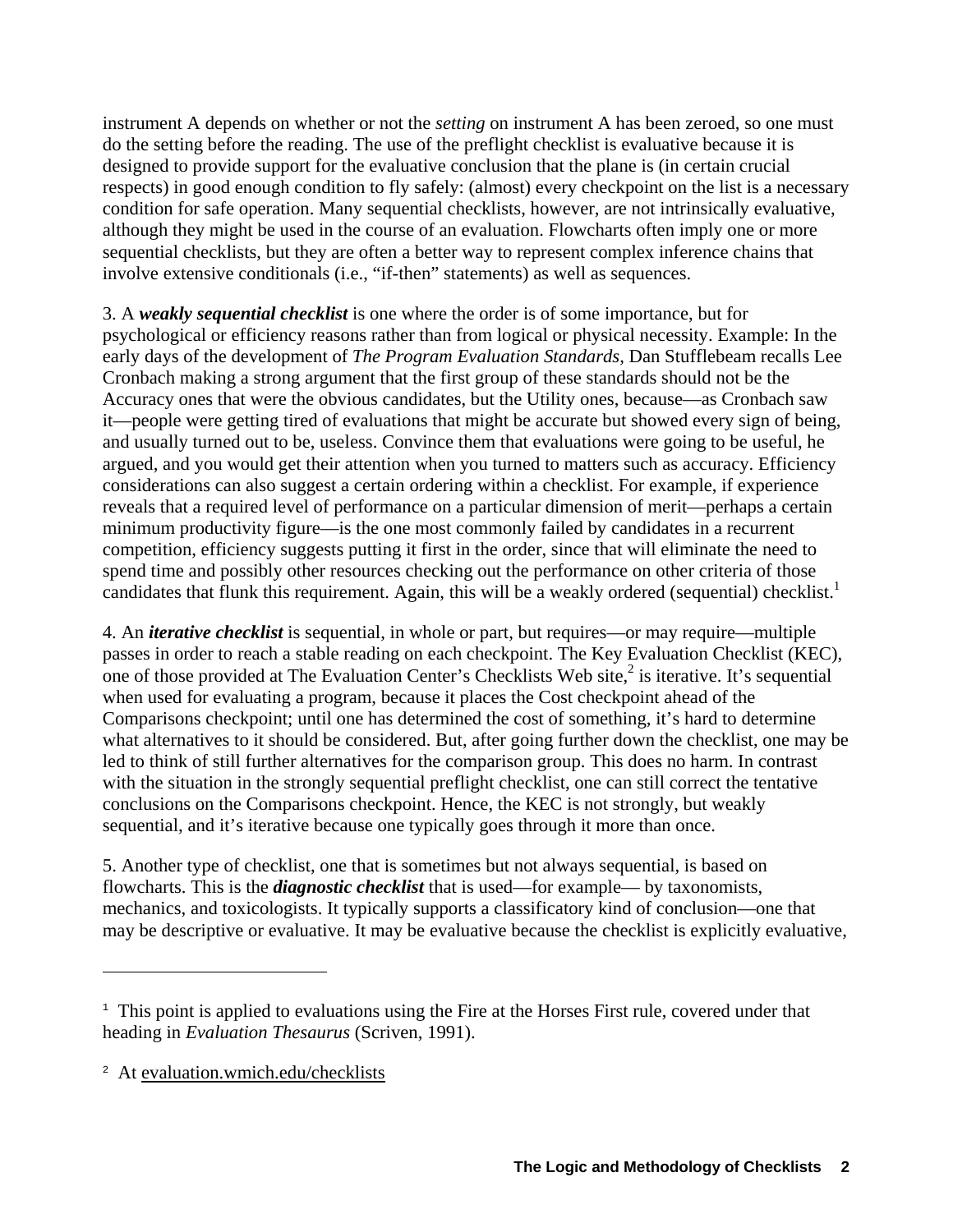e.g., a trouble-shooting list whose conclusions are necessarily faultfinding and hence evaluative ("The problem with this engine seems to be that the fuel injector nozzles are seriously worn"; "The culprit in this death seems to be heart failure"). The checklist itself may not be evaluative, but the context of use justifies certain types of evaluative conclusions, e.g., "This specimen is too badly damaged to make a final classification possible." It is worth noting that the diagnostic checklist, although it may not be couched in theoretical terms itself, often leads us to causal conclusions because it is often theory-based under the surface (e.g., based on a limited theory about the modus operandi of a poison).

6. Probably the most important kind of checklist for evaluation purposes is the *criteria of merit checklist* (hence, COMlist or, here, comlist). This is what judges use when rating entries in a skating or barbeque<sup>3</sup> or farm produce competition; it's what the evaluator uses—or should be using—for evaluating teachers or researchers or colleges or requests for funding (or, for that matter, when teachers or researchers are evaluating evaluations and evaluators). A number of comlists are available from the Checklists Web site (at evaluation.wmu.edu); for example, some for evaluating teachers, one for evaluating systems for evaluating teachers, and one for evaluating evaluations.

Comlists are widely used as the basis for a particular scoring procedure. The criteria are given weights for importance (e.g., on a 1-5 scale), the candidates are given performance scores on a standard scale (e.g., 1-10) for each dimension, and the sum of the products of the weights (of each criterion) by the performance (on that dimension) for each candidate is used as the measure of merit. However, comlists can be used with benefit without using this particular scoring procedure (the "numerical weight and sum" or NWS procedure), so their value is (fortunately) not dependent on the known invalidity of that scoring procedure.

The comlist is often a tough item to develop and validate: It has to meet some stringent requirements that do not apply to the simpler types of checklist discussed so far. For example, it is essential that it is complete or very close to complete, i.e., that it include every significant criterion of merit. Otherwise, something that scores well on it may in fact be quite inferior because of its poor performance on some missing but crucial dimension of merit. Again, the criteria in a comlist should not overlap if it is to be used as a basis for scoring to avoid "double-counting" of the overlap area.

Before going into more details about the logic of comlists, however, we have by now covered enough examples to support some general conclusions on the pragmatic side, worth mentioning before the hard work starts. (In what follows, the term "evaluand" is occasionally used to refer to whatever is being evaluated.)

<u>.</u>

<sup>&</sup>lt;sup>3</sup> At "the Royal" in Kansas City—the crown of the competitive BBQ season, where only winners of the major regionals are eligible to enter—the judges use one of the simplest examples of a decision controlling comlist. All entries (called "Qs") are rated on (1) appearance, (2) tenderness, and (3) taste, with equal weight to each.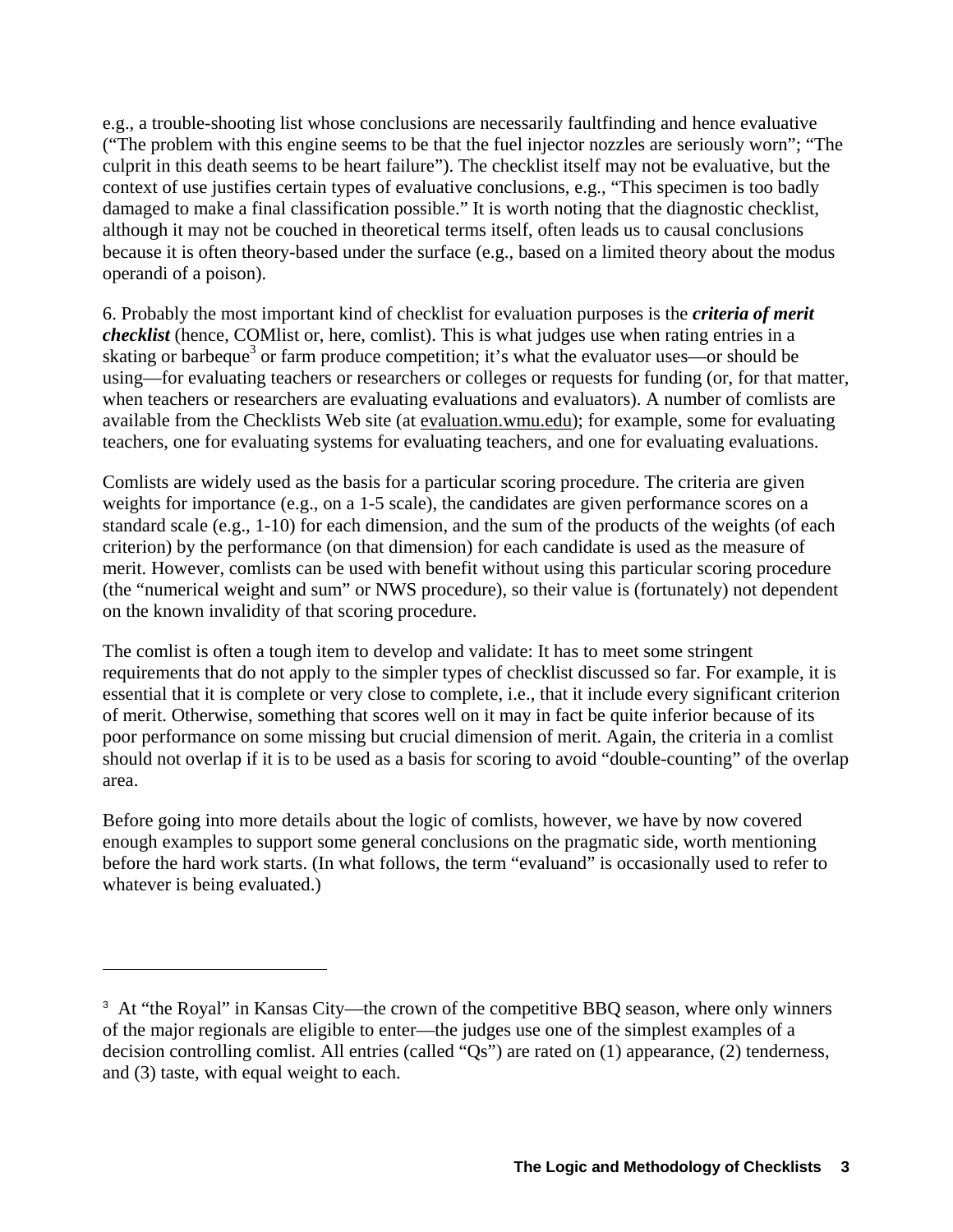### **The Value of Checklists**

1. Checklists are mnemonic devices, i.e., they reduce the chances of forgetting to check something important. Thus, they reduce errors of omission directly and errors of commission indirectly, if one includes decisions made on the basis of checklists.

2. Checklists in general are easier for the lay stakeholder to understand and validate than most theories or statistical analyses. Since evaluation often is required to be credible to stakeholders as well as valid by technical standards, this feature often is useful for evaluators.

3. Checklists in general, and particularly comlists, reduce the influence of the halo effect, i.e., the tendency to allow the presence of some highly valued feature to overinfluence one's judgment of merit. Checklists do this by forcing the evaluator to consider separately and allocate appropriate merit to each relevant dimension of possible merit. Notes: (i) they do not eliminate the use of holistic considerations, which can be listed as separate criteria of merit; (ii) halo effect is still possible, so order should be considered carefully to reduce it. This is a further reason for (weak) ordering of checklists.

4. Comlists reduce the influence of the Rorschach effect, i.e., the tendency to see what one wants to see in a mass of data. They do this by forcing a separate judgment on each dimension and a conclusion based on these judgments.

5. The use of a valid comlist eliminates the problem of double weighting when using an informal list.

6. Checklists often incorporate, in an economical format, huge amounts of specific knowledge about the particular evaluands for which they have been developed. Look at the Stufflebeam checklist for evaluation contracts, for example: it is based on, and manifests, a vast amount of experience. Roughly speaking, this amount is inversely proportional to the level of abstraction of the items in the checklist. (Example: the preflight checklist for any aircraft is highly type specific.) Hence, checklists are a form of knowledge about a domain, organized so as to facilitate certain tasks, e.g., diagnosis, overall evaluation.

7. In general, evaluative checklists can be developed more easily than what normally are described as theories about the management of the evaluand; hence, we often can evaluate (or diagnose, etc.) where we cannot explain. (Example: yellow eyes and jaundice.) This is analogous to the situations where we can predict from a correlational relationship, although we cannot explain the occurrence of what we predict. (Example: aspirin as analgesic.) For these and some other reasons to be developed later, checklists can contribute substantially to (i) the improvement of validity, reliability, and credibility of an evaluation; and (ii) our useful knowledge about a domain. Now, we return to adding some further developments of the logic of the comlist.

# **Key Requirements for Comlists**

Most of the following are self-explanatory and refer to the criteria or checkpoints that make up a comlist:

1. The checkpoints should refer to **criteria** and not mere indicators (explained below).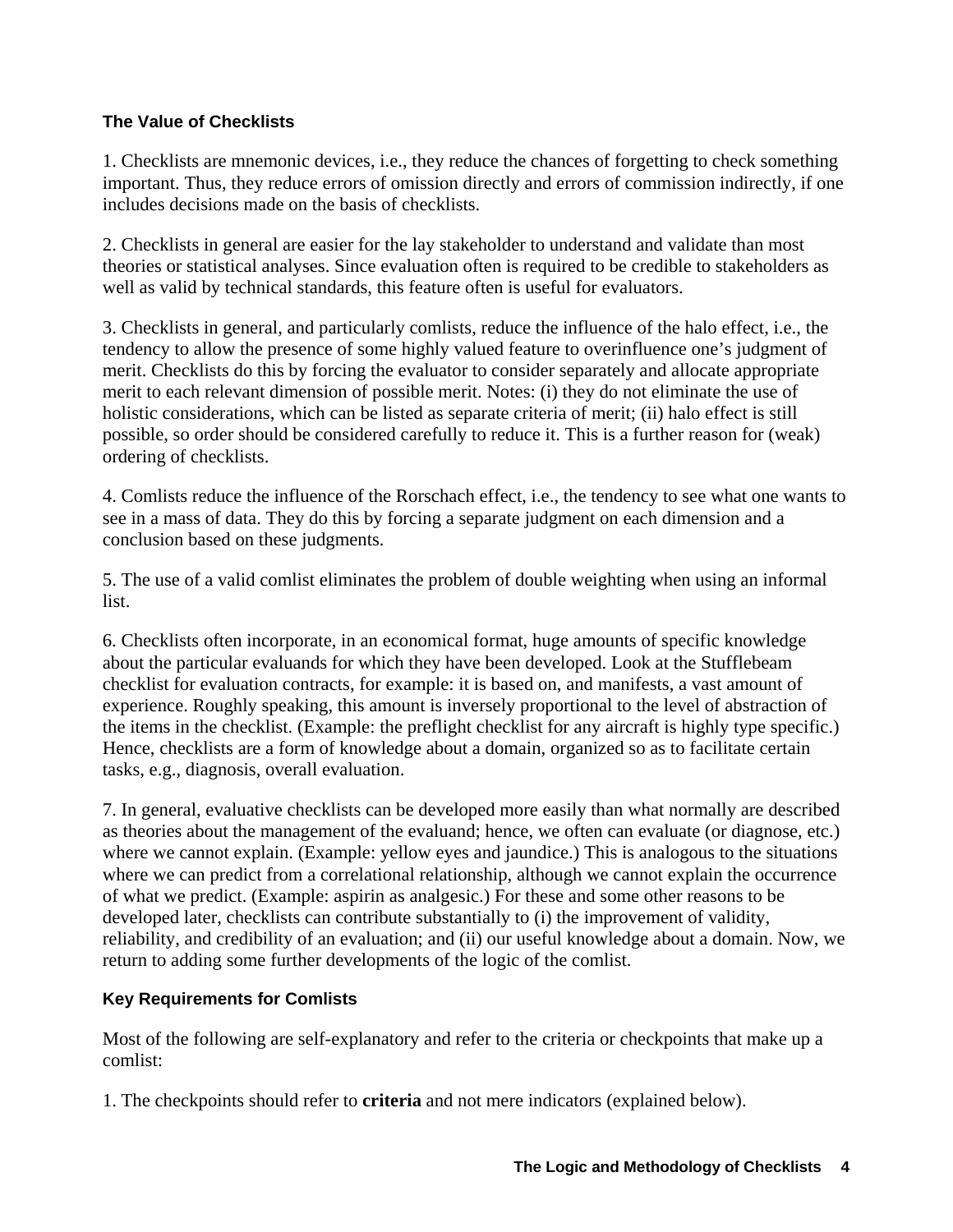2. The list should be **complete** (no significant omissions).

3. The items should be **contiguous**, i.e., nonoverlapping (essential if the list is used for scoring).4

4. The criteria should be **commensurable** (explained below).

And of course:

1

5. The criteria should be **clear** (a.k.a. comprehensible, applicable).

6. The list should be **concise** (to assist its mnemonic function); i.e., it should contain no superfluous criteria.

7. The criteria should be **confirmable** (e.g., measurable or reliably inferrable).

The first of these requirements is crucial and needs the most explanation. Suppose you are evaluating wristwatches in order to buy one for yourself or a friend. Depending on your knowledge of this slice of technology, you might elect to go in two directions. (i) You could use indirect indicators of merit, such as the brand name or the recommendations of a knowledgeable friend; or (ii) you could use criteria of merit, which essentially define the merit of this entity. (These are sometimes called direct indicators of merit or primary indicators of merit.) Their epistemological status is superior, but practically they are often less convenient, because they refer to characteristics that are both more numerous and less accessible than many indirect or secondary indicators. For example, many people think that the brand name Rolex is a strong indicator of merit in watches. If you believe that (or if you only care how the gift is perceived, not how good it is in fact), you just need a guarantee that a certain watch is a genuine Rolex in order to have settled the merit issue. That guarantee is fairly easily obtained by getting a reputable dealer to examine the interior of the watch (the amateur is easily misled by the very good imitations currently available), leaving you with only aesthetic considerations to get you to a purchase decision. However, if you want to get to the real truth of the matter without making assumptions, you will need to have (i) a comlist; (ii) good access to evidence about the performance of several brands of watch on each checkpoint in the comlist; and (iii) a valid way to combine the evidence on the several checkpoints into an overall rating. None of these is easy to get. However, the payoff is considerable, since the research-based approach quickly locates watches at about a tenth or even a hundredth of the cost of "prestige" watches that will outperform them in every respect except for "prestige."

Of course, a conscientious evaluator can hardly rely on secondary indicators of merit with respect to the principal evaluands on which they are typically tasked to report. They are obliged to go the route of using criteria of merit, so they typically need to be good at developing (or finding and validating) comlists. This approach has its own rewards. For example, it quickly uncovers the fact that Rolex makes extremely poor watches by contemporary standards of time-keeping accuracy, or durability, or nocturnal readability—"extremely poor" means scoring at less than 25 percent of

<sup>&</sup>lt;sup>4</sup> It's true that "contiguous" is less accurate than "nonoverlapping," but alliteration assists mnemonic function and so I cheat a little.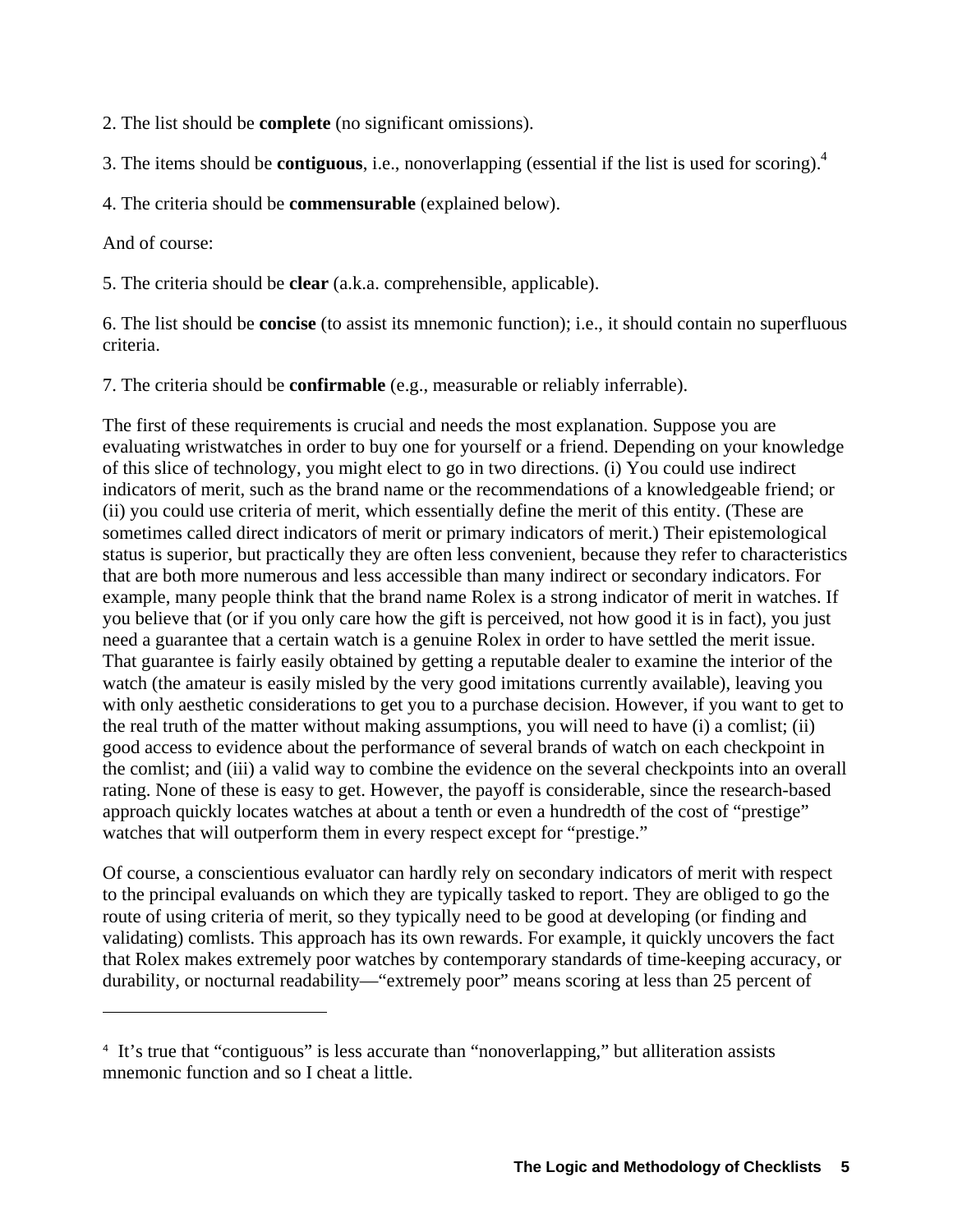easily achievable standards of merit on each of these—and charges several hundred to several thousand percent more for the watches than a brand that is competitive on merit. What you pay for in a Rolex, starting at several thousand dollars, is its massive advertising campaign and the snob value. Apart from the waste of money in buying one, in terms of true merit, there is also the fact—a good example of a bad side effect—that you considerably increase the chance of being robbed or carjacked.

A comlist for wristwatches or anything else you are thinking of buying may skip over the criteria for identifying a wristwatch as such—e.g., being small enough to wear on the wrist—and begins with what we can call the core comlist, defining the general notion of merit in wristwatches, to which we can add as a guide to purchase any personal or special-group preferences such as affordability, aesthetic, or snob-value considerations—the "personal criteria of merit." In evaluating programs for some agency, the professional evaluator's typical task, the personal criteria have no place (you're not going to buy the program, and you're probably not going to even use its services). Hence, we focus more closely on the core comlist. When Consumer Reports is evaluating wristwatches or other consumer products, it similarly deals only with the core comlist, leaving the rest up to the reader. Now, what does a core comlist look like for wristwatches?

**1. Accuracy.** Accuracy is on the list not just for the obvious reason that the wearer wants to have a fairly precise idea of the time. It's also there to reduce the anxiety of not being sure whether or not one has a correct idea of the time *and* to reduce the number of occasions when one has to reset the watch, which requires not only that minor task, but the sometimes more troublesome task of finding a really accurate source of time to use as the standard that the watch is to match. Given those four considerations, the accuracy criterion can, roughly speaking, be taken to require a minimum accuracy of within a minute a month. Most busy people will prefer to cut this in half, which reduces the resets to about three a year (background considerations of fact include the acceptable margin of error in getting to meetings on time, making connections at airports, catching trains that run a close schedule, not missing the start of TV news programs, etc.). Idiosyncratically, others will demand something considerably better, since an accuracy of better than a second a century is now available at under \$30 (in watches radio-controlled by the National Bureau of Standards). Many Japanese and German as well as Swiss movements can now manage a second a month without radio control, so one could plausibly consider a minute a year to be the maximum allowable inaccuracy for anything that is to qualify as a good watch by modern standards The Rolex is proudly advertised as "officially certified as a chronometer by the Swiss Observatory," a standard from prequartz crystal days that is far worse than any of those just mentioned.

**2. Readable dial.** Some of Rolex's "jewelry watches" for women are very hard to read. No such Rolexes meet modern standards of low-light readability, since their luminous paint, if they use it, fades after an hour or two. Rolex watches don't use batteries that can provide nocturnal illumination, nor do they use the Luminox breakthrough that allows watches without batteries to be readable at night from the other side of the room and are available at midlevel prices (around \$100).

**3. Durability (of watch and fittings).** Should survive dropping onto a wooden floor from 4 feet, tile or concrete from 3 feet, the most common accidents. A band should survive more than 2 years (leather usually does not), and the case should be waterproof in heavy rain. Batteries should last more than one year by current standards, especially since automatics don't need them, running off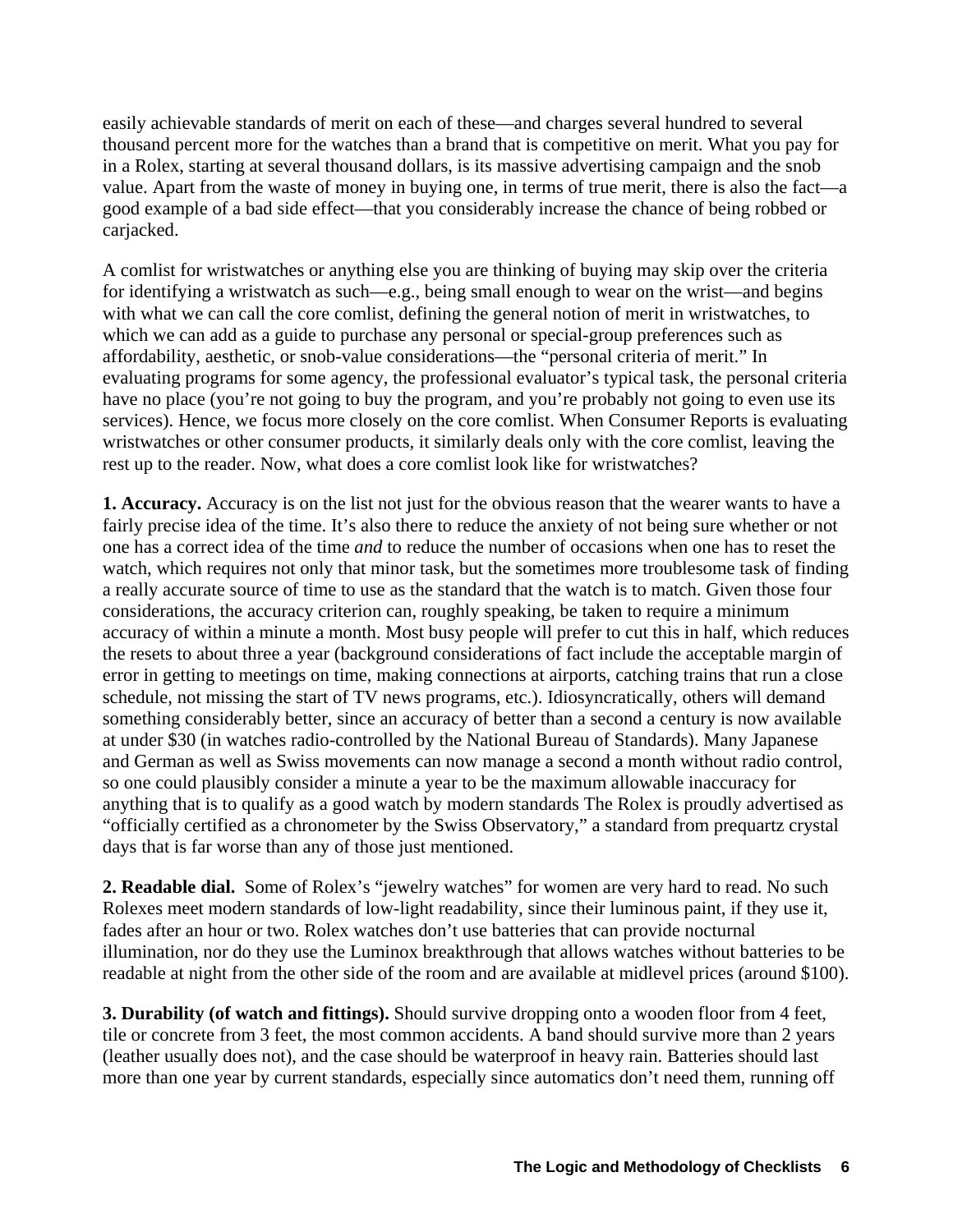the motion of the wrist, and many others are solar-powered today. Durability includes not needing frequent maintenance or repair, and Rolexes need both and charge heavily for it.

**4. Comfortable to wear.** Gold is usually too heavy, and steel comes close. A titanium case and bracelet is best.

**5. Band.** The band should be easily adjustable, without help from a jeweler (since fit depends on temperature, diet, etc.).

Each of these comlist items requires some data gathering, some of it quite difficult to arrange. To these criteria of merit, we would often need, for personal use, to add idiosyncratic requirements about appearance and features, e.g., stopwatch or alarm functions, snorkeling waterproofing, and cost.)

By contrast, we could use an indicator list (*indilist*) with items like this:

**1. Made by Rolex or some other upmarket make like Patek Philippe.** Evidence for this, easy to get, would be that it was sold by an authorized Rolex dealer, who guaranteed it in writing and by serial number. The validity of this indicator, as of any secondary indicator, is (roughly) the correlation between it and the cluster defined by the first set of six indicators. The hints provided make it clear that this correlation is low. However, before getting too set on the high horse, it's worth remembering that there are many occasions when you can't get at criteria of merit but you can get at indicators for them. Even when you can get both, the indicators may be much easier and/or less costly to get. But keep in mind that indicators are easily corrupted, and once it becomes known that they are being used as an indicator for something important in an evaluation, people are very ingenious about faking the score on them; you can't do this with a criterion of merit, since it's valid by definition.

# **Criteria vs. Indicators**

1

Given that the path of righteousness for evaluators is the path of criteria, not indicators, how do we identify true criteria for the evaluand X? The key question to ask is this: What properties are parts of the concept (the meaning) of "a good X," for someone who is an expert on Xs. That someone might be any competent user of the language in some cases, e.g., in determining the criteria for "a good effort at washing the dishes for dinner," but in most cases more than linguistic competence is required. Note that not all the criteria for X are particularly relevant to the criteria of merit for X for example, "small and light enough to be worn on the wrist" is one of the former but not productive of much in the way of the second. A criterion of merit is one that bears on the issue of *merit*, sometimes very heavily (so that a failure on that criterion is fatal), but often just in the sense of being one of several that are highly relevant to merit, although not—in itself—absolutely essential.<sup>5</sup>

<sup>&</sup>lt;sup>5</sup> For more details, see "The Logic of Criteria" (Scriven, 1959).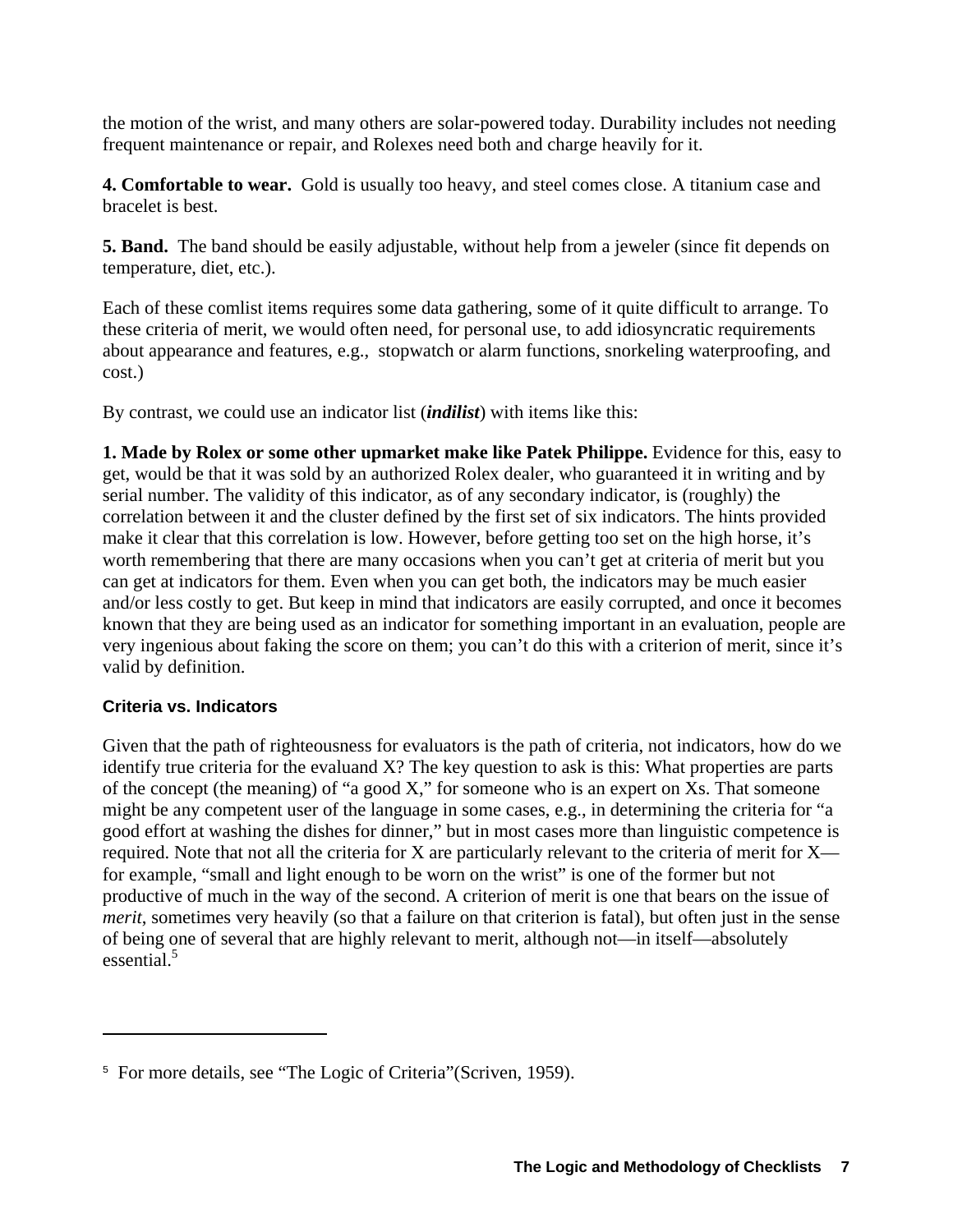How does one validate a checklist of criteria of merit? Essentially, one begins by trying for completeness, i.e., by trying to list everything that counts for merit in an X. Then one tries to construct hypothetical cases in which an entity has all the properties in the proposed comlist but still lacks something that would be required or important in order to justify an assignment of merit. Looking at the above checklist for a watch, for example, one might say, "Well, all that would get you a watch that ran well if you stayed home all the time . . . but suppose you have to fly from one (part of the) country to another. That will require you to reset the time, and there are watches where that is a virtually impossible task unless you carry an instruction book with you (e.g., the Timex Triathlon series). Surely, that flaw would lead you to withhold the assignment of high merit?" That's a good argument, and I think it shows we need to add one more criterion of merit. So we now have the following: (Can you see other loopholes? There is at least one minor one.)

1. Accurate, 2. (Easily) Readable, 3. Durable, 4. Comfortable, 5. (Easily) Adjustable for fit, 6. Highly Autonomous (Batteries, Cleaning, Repair), 7. (Easily) Settable.

Some things are taken for granted in these lists. For example, we could add the requirements that the watch does not emit evil radiation, does not induce blood poisoning or skin eruptions, etc. We simply put those into the general background for all consumer products, not thereby belittling them—there are documented cases of radiation damage from the early days of luminous dials. But these possibilities—there are many more—would extend comlists beyond necessity. We can deal with such cases as context, and in detail only as and when they arise. We pass over other interesting issues here. For example, should luminous dials be taken as an extension of readability, as an idiosyncratic preference, or as an entry under an additional heading: 8. Versatility. Should some standards of modern design that transcend issues of function be incorporated, and if so, what standards: i.e., should there be a checkpoint 9. Design?

### **Evaluative Theories**

We've already stressed the informational content of checklists. For example, the watch checklist exhibits useful knowledge about the components of watches; the contracting checklist exhibits considerable knowledge of the process whereby organizations approve contracts. Now what theory, if any, underlies the watch comlist? It's not a theory about how watches work, but about what they need to do well in order to perform their defining function well. An evaluative theory of X is just the idea that a certain list is a comlist for X. And that may be just the kind of theory, and it may be the only kind of theory, that we need for evaluation purposes. These "evaluative theories" are not as ambitious as an explanatory theory of the total operation (including dysfunction) of the evaluand, something that is more than anyone can manage with many complex evaluands such as large educational institutions, or interventions such as addiction and delinquency and poverty reduction efforts. But it's not so hard to say what properties an institution or intervention has to have in order to be regarded as meritorious. It's not a trivial task, but a much easier one. One attraction about an evaluative theory is that it's much easier to give good evidence for its acceptability than it is to demonstrate the truth of an explanatory theory. Those who favor an outcomes-based approach to program evaluation will perhaps be particularly attracted to this kind of theory, because of the emphasis on performance. However, it can and commonly should include process variables—such as comfort in wearing a watch. It might appear that evaluative theories—in a sense, the underpinnings of comlists—are not particularly versatile at generating explanations and recommendations—where program theories are supposed to excel, if you are lucky enough to have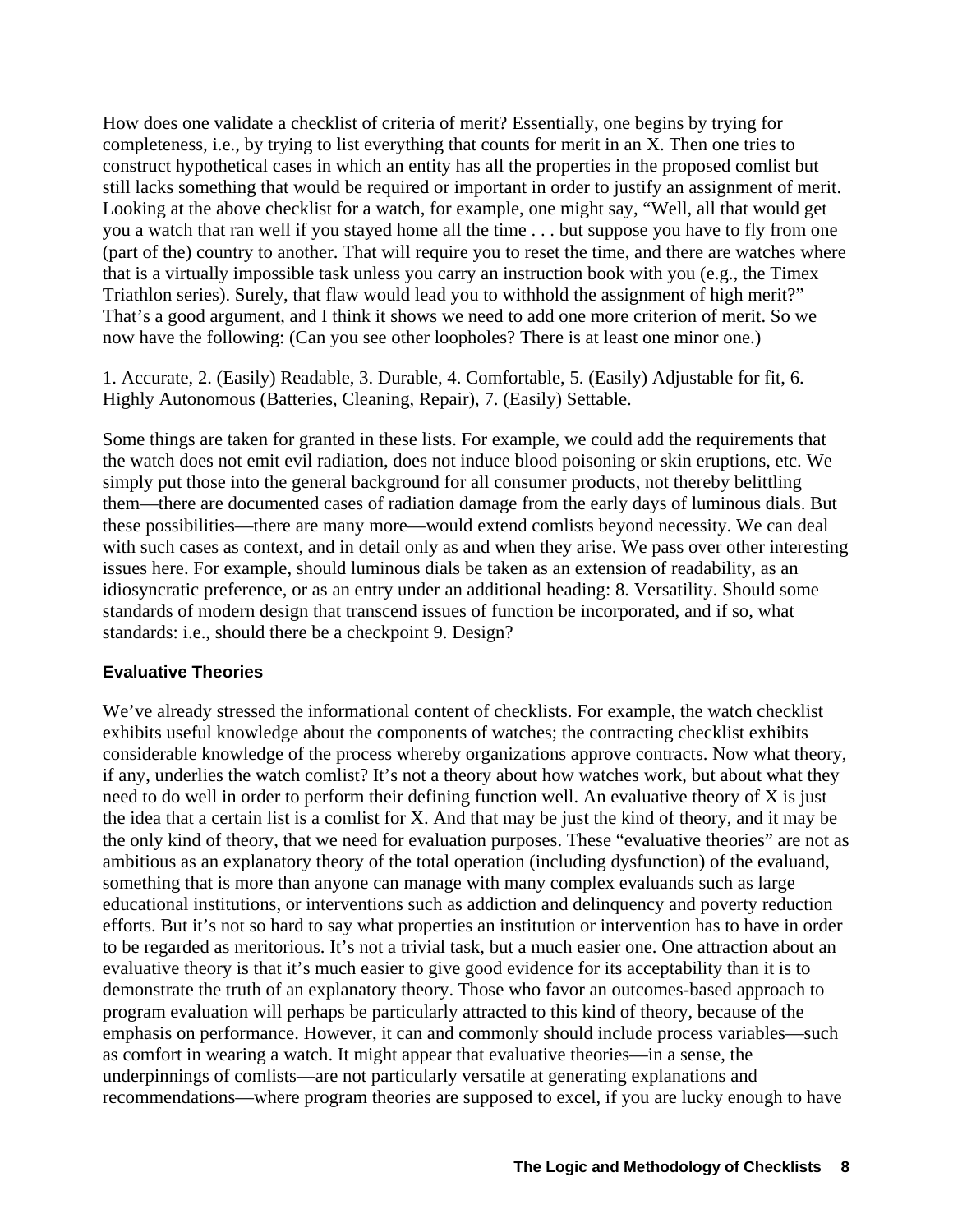a valid one. But they do have a trick up their sleeves under this heading: they are outstandingly good at one valuable aspect of formative evaluation—identifying the areas of performance that need attention or retention.

### **Criteria, Subcriteria, and Explanatory Text**

The richness and value of a comlist is often greatly increased by unpacking some of the criteria. Doing so is still part of comlist development and often the hardest and most useful part. In particular, their value in formative evaluation can be greatly improved by this procedure. Here are the main headings from the comlist for evaluating teachers advocated in another paper of mine available on this site:

1. Knowledge of Subject Matter, 2. Instructional Competence, 3. Assessment Competence, 4. Professionalism, 5. Nonstandard But Contractual Duties to School or Community (e.g., chapel supervision)

That list is not too controversial, but also is not tremendously useful. It's still a long way from the trenches—more at home in the general's tent than the drill sergeant's playbook. Let's look at how one might expand the second entry here, so that we'd have something that can really make distinctions between the better and the weaker teachers and guide professional development for both teachers and their supervisors.

2. Instructional competence:

2.1. Communication skills (use of age-appropriate vocabulary, examples, inflection, body language)

- 2.2. Management skills
	- 2.2.1. Management of (classroom) process, including discipline
	- 2.2.2. Management of (individual student's educational) progress
	- 2.2.3. Management of emergencies (fire, tornado, earthquake, flood, stroke, violent attack)
- 2.3. Course construction and improvement skills
	- 2.3.1. Course planning
	- 2.3.2. Selection and creation of materials
	- 2.3.3. Use of special resources (local sites, media, specialists)
- 2.4. Evaluation of the course, teaching, materials, and curriculum

Now we can see more clearly what's being included. And now we're much closer to being able to apply the checklist. However, in the publication where this appeared as a comlist that had been revised 30+ times in the light of feedback from experience and suggestions, we added 8,000 words of more specific detail, some for each subcriterion, in order to complete a working checklist. This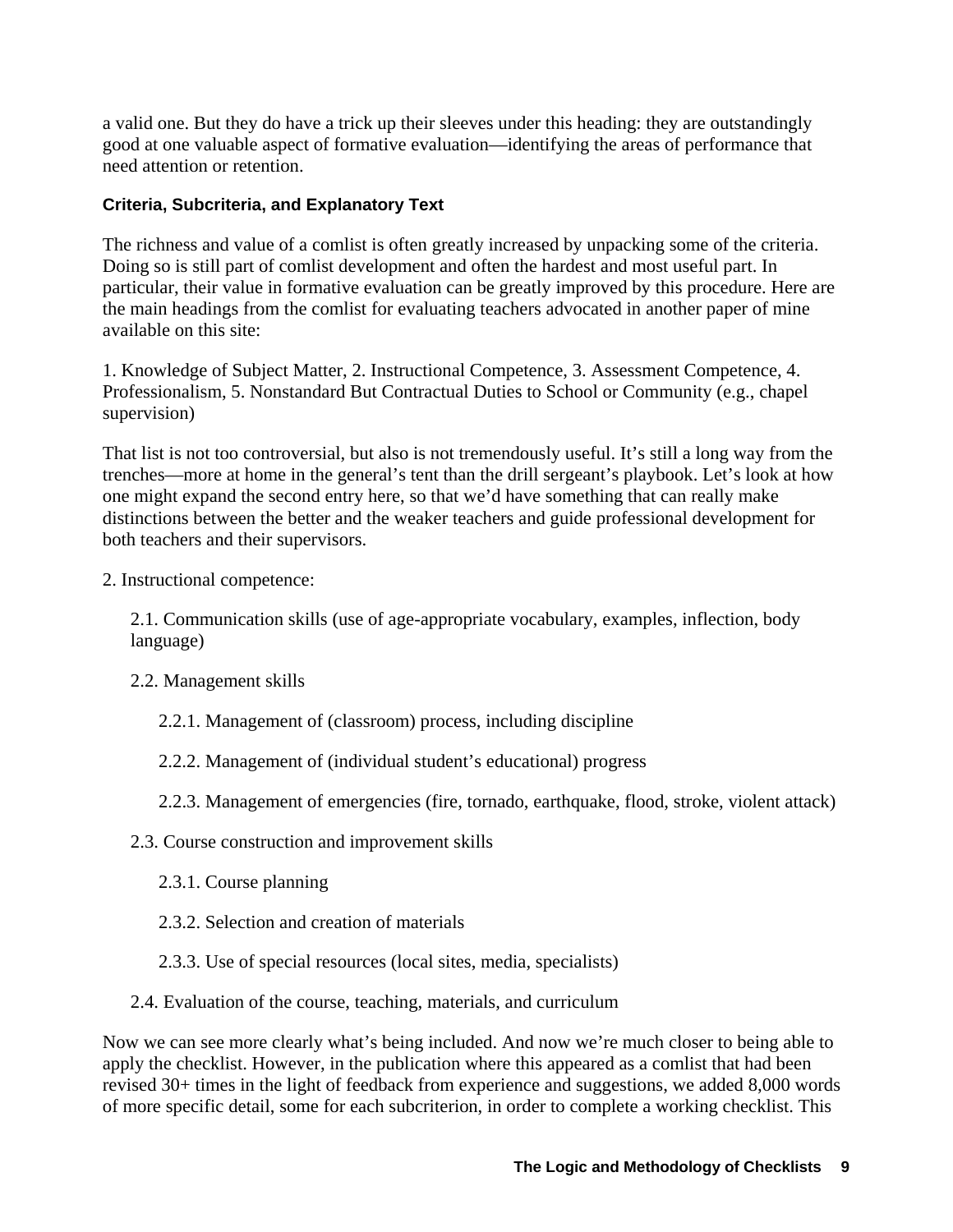points up one feature of the use of checklists that has to be kept in mind: the balance between ease of use and value added via applicability on the one hand and length on the other. Brevity is desirable; but clarity is essential—especially, of course, when people's careers or other highly important matters are at stake.

The second matter that also can perhaps be illuminated using this example is the criterion (for checklists) of commensurability. What this means is that headings at one level of a checklist have to be at roughly the same level of generality. The present example has four levels of headings. Looking at any one set in its location under a higher-level heading, one can see that they all are of the same level of specificity. The other side of the commensurability coin is that one must pay some attention to the function of the checklist when grouping and naming subheadings. For example, in the laundry list itself, if the function is to control the actions of the laundry person, colored articles need to be listed separately from the white ones. But if the task is simply to make a record of what went to the laundry, the color of the shirts is irrelevant. Another matter that requires close attention when building checklists into one's methodology is intelligence, including thoughtfulness, in the application of checklists. Daniel Stufflebeam reports on a pilot whose considered judgment was that some pilots he had flown with had focused more on covering the preflight checklist in the sense of checking items off it, but not on the meaning of the checkpoints, thereby creating serious risks.

# **The Use of Comlists for Profiling and Scoring Purposes**

Possibly the most important use of checklists in evaluation involves using them as the basis for assessing and representing the overall merit, worth, or importance of something. In rating decathletes, for example, we can simply set up a graph in which each of the ten merit-defining events is allocated a half-inch of the horizontal axis, while their best score in each event is represented by a (normalized) score in the range 1-10 on five inches of the vertical axis. Using this kind of bar graph is called profiling and is a very useful way to display achievement or merit, especially for formative evaluation purposes. However, it will not (in general) provide a ranking of several candidates; for that, we need to amalgamate the subscores into an overall index of some kind. In the decathlete case, this is easily done: we allot equal weight to each performance (since that is how the decathlon is scored) and add up the normalized performance scores. The athlete with the top score is the winner; the second highest score identifies the runner-up, etc.

But in program evaluation and most personnel evaluation, matters are not so easy. It often seems clear that different criteria of merit deserve different weights; but it's very hard to make a case for a quantitative measure of that difference, certainly for a precise measure. Worse, the use of a single weight for each criterion of merit is an oversimplification. It is often the case that a certain level of performance on criterion N is much more important than a certain level of performance on criterion M, but that increments above that level on N are no more important than increments on M. In other words, the value or utility function is not a linear function of performance. If that is so, what kind of function is it? Evaluators can begin to feel out of their depth at this point. The following remarks may be helpful in exploring this further refinement of the comlist.

1. Do not abandon equal weighting without overwhelming evidence. In the first place, it may not be exactly right, but it may be the best approximation. In the second place, even if it's not the best approximation, results based on this assumption may be highly correlated with results based on the